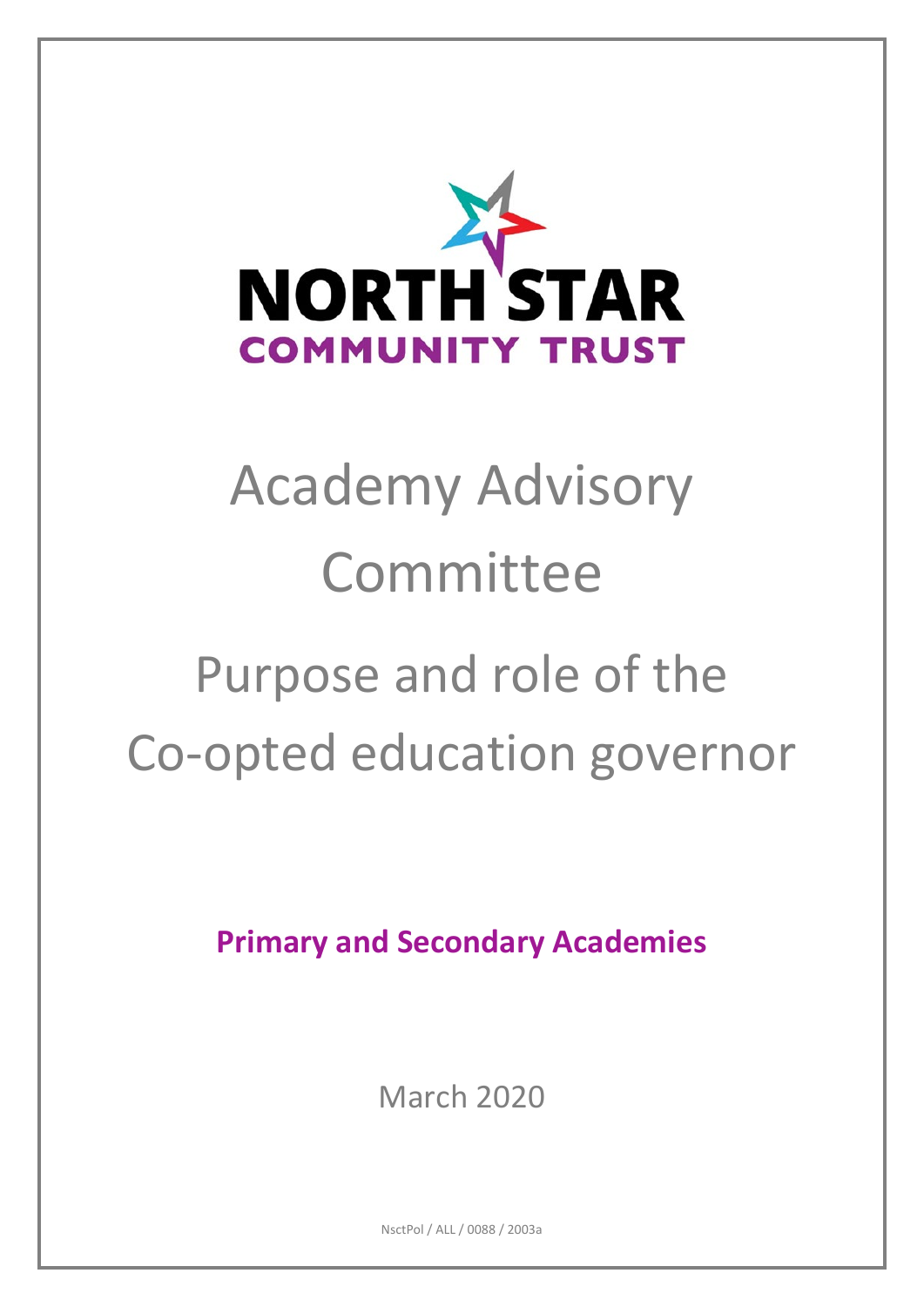## **Purpose**

To support the Trustee Board of NSCT within their remit for directing the affairs of NSCT, and delivering the educational outcomes for the benefit of the pupils, students and community in furtherance of the Objects of NSCT as set out in NSCT's articles of association (as may be amended from time to time).

## **Roles and responsibilities**

- Act as Chair of the academy advisory committee
- To lead on curriculum and education
- Evaluate and provide recommendations to improve curriculum planning, individual lessons and teaching methods at one or more grade levels
- Ensure the CEO and Trustees are aware of effective Academy Advisory Committee performance
- Be readily available for Ofsted inspections
- Coordinate and communicate expectations and progress amongst Academy Advisory Committee members / parents / guardians / teachers

Education Specialists are expected to familiarise themselves with the Ofsted common [school](https://www.gov.uk/government/publications/school-inspection-handbook-from-september-2015)  [inspection handbook](https://www.gov.uk/government/publications/school-inspection-handbook-from-september-2015) and framework, basing their findings on the following principles: -

#### **Effectiveness of leadership and management**

- Sources of evidence
- Safeguarding (including Single Central Record)
- Governance
- Use of the pupil premium (and sports premium where applicable)

#### **Quality of teaching, learning and assessment**

- Sources of evidence
- Inspecting the impact of the teaching of:
	- literacy including reading
	- **nathematics**
	- science
	- a broad curriculum (humanities, arts, PE, technology, ICT etc)

#### **Outcomes for pupils**

- Sources of evidence
- Disadvantaged pupils
- 'Most able' pupils

NsctPol / ALL / 0088 / 2003a 2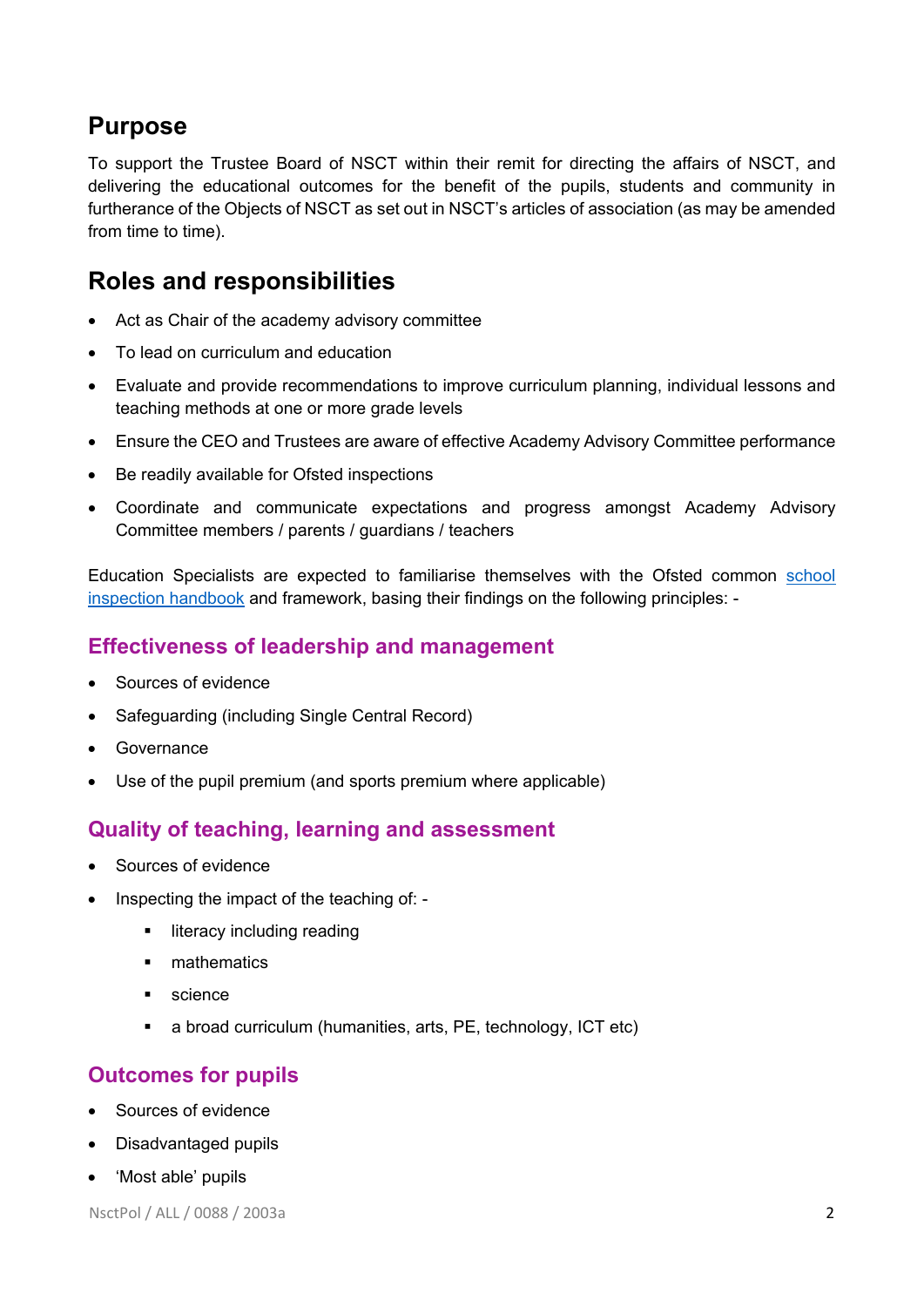- Lower-attaining pupils
- Pupils who have special educational needs and / or disabilities
- Incomplete key stages
- Off-site provision

#### **Inspecting the effectiveness** (where applicable)

- of the nursery and reception early years provision: quality and standards
- of the 16 to 19 study programmes

## **Termly cycle**

For each term of the academic year, working alongside and utilising the support of the co-opted community and parent governors of the academy as appropriate, the co-opted education governor will: -

- At the start of term, liaising with the governance support team as appropriate, agree the purpose and date(s) for that term's assessment and review (including the date of the termly governors evening feedback meeting)
- Liaise with and agree / assign tasks for the parent and co-opted community governors to perform (be that school visits, reviews or assisting with that terms assessment and review)
- Assign community focussed tasks to governors of the Academy Advisory Committee, which will assist with termly assessments of each academy
- Receive any visit / report findings from the parent and co-opted community governors and a copy of the head teacher's report
- Collate the findings of the termly review and present this to the Chief Executive Officer

### **Skills and experience**

- current or previous teaching role as a senior leader (e.g. head teacher, head of school, deputy head teacher, vice principal)
- Degree level qualification or equivalent.
- Leadership, setting targets, monitoring and evaluating performance and programmes
- A secure, deep and broad knowledge and understanding of current education issues gained in a suitably wide range of settings.
- An understanding of the key stakeholders in education, and the operational and political context of each Computers and information technology.

.